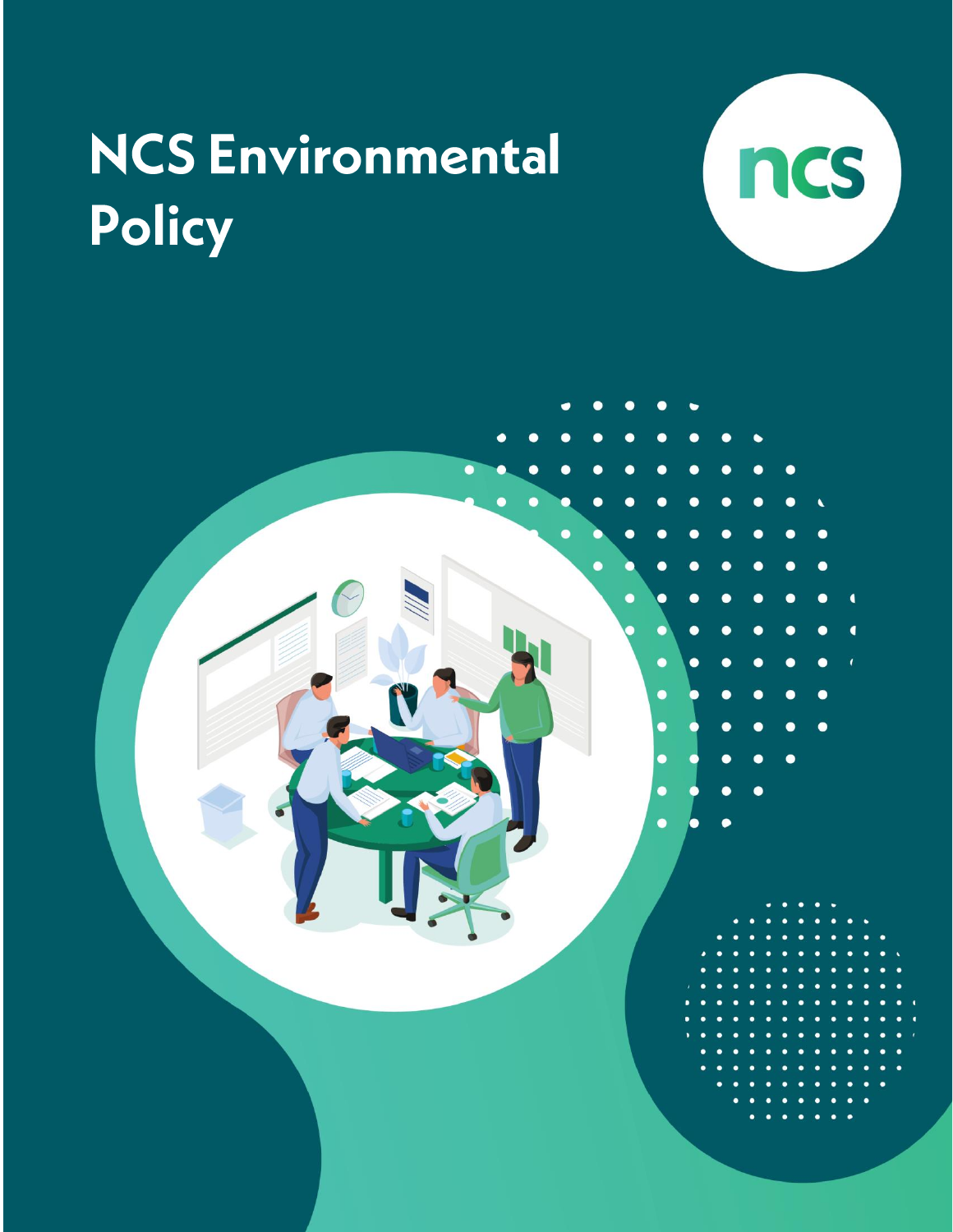NCS Office Holdings (NCS) is an environmentally aware Company and we expect our employees and clients to contribute where possible to protect the environment.

We achieve this by following the simple rules shown below:

- Return any unused items from site to the stores.
- Redundant fluorescent tubes and toner cartridges are to be returned to store for disposal.
- Turn lights, heaters and monitors off at night.
- Ensure waste is separated and disposed of in designated skips.
- When printings do not waste paper, try and use both sides.
- Every little helps.

NCS acknowledges the Environmental Act 1991 and its associated legislation. More recently we acknowledge the EC directive (2002/96/EC) on the Waste Electrical Electronic Equipment (WEEE). We will carry out our activities paying particular attention to the effect on the surrounding environment so as not to cause any contamination or danger to others.

All hazardous substances will be disposed of in the correct manner according to the manufacturer's details, (COSHH Sheets).



All site waste shall be disposed of in bins provided by the client or returned to the workshop/retailer for disposal.

Any fluorescent tube or discharge lamps for disposal will be returned to the workshop/retailer and placed in a correct safe container for safe disposal.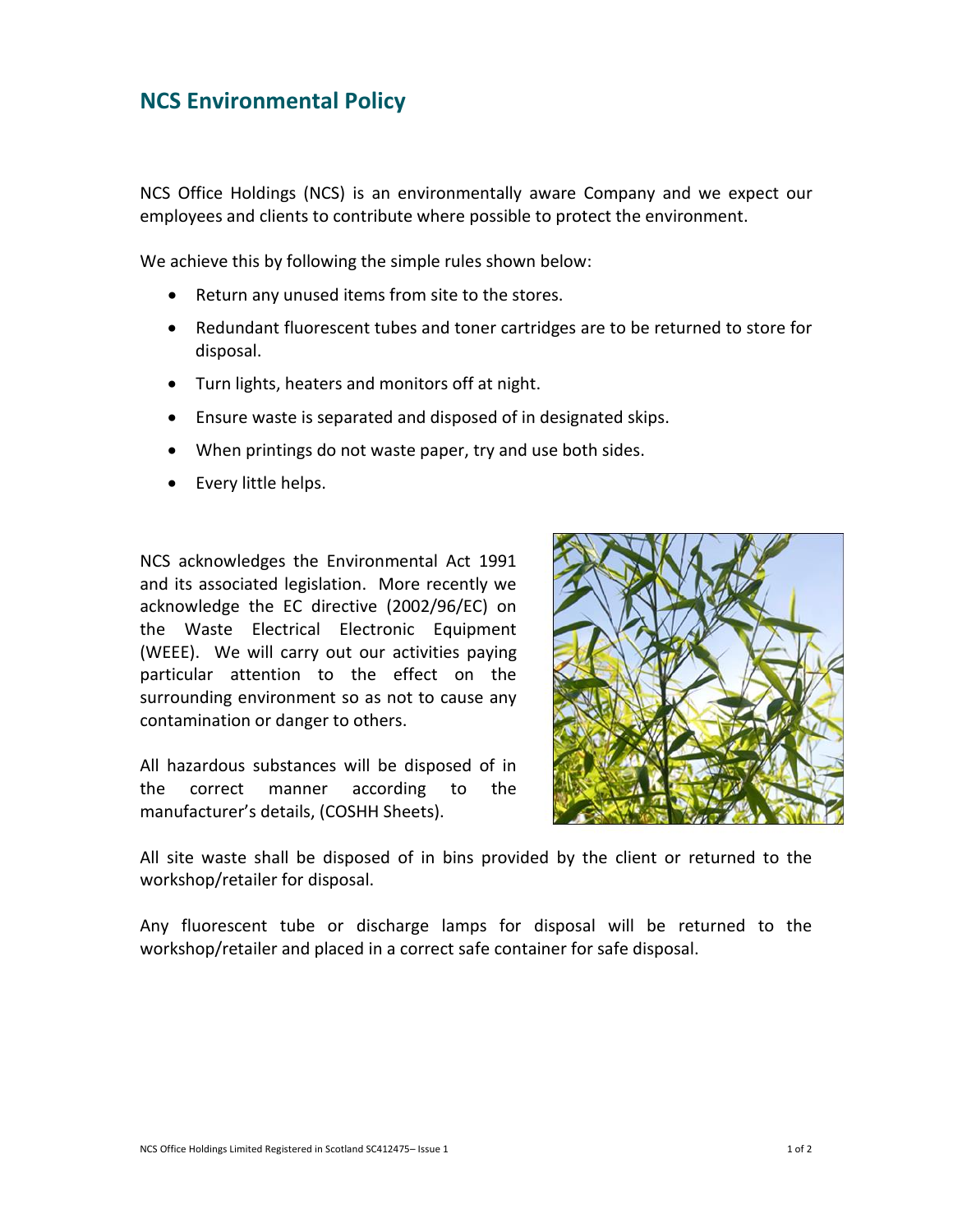In accordance with current guidance from the Environmental Agency NCS adopt the following ten principles:

## **1. Storage and Handling of materials**

We will supervise deliveries of materials to our client sites and check the delivery note to ensure that the goods ordered are those received. Clearly label refillable containers with contents and storage capacity; this will reduce the risk of overfill and spillage will ensure that the contents are easily identified.

## **2. Noise and odour**

We will be aware of any incident reported to the local authority Environmental Health department will any complaints of "statutory nuisance" arise such as:-

- Poor state of your premises
- Noise
- Smoke, fumes, gases dust or steam
- Smell
- Effluents
- Keeping of animals
- Accumulation of refuse or other material.

The Local Authority Environment Health department has the power to impose restrictions or to close down business if they find just cause, we expect our clients to take all reasonable steps to prevent or minimise a nuisance or potential nuisance, in the same manner and professionalism as we do. For example, establish whether you might be causing nuisance to neighbours by regularly checking noise, odours and emissions near the boundary of your premises at different times of the day and during different operating conditions.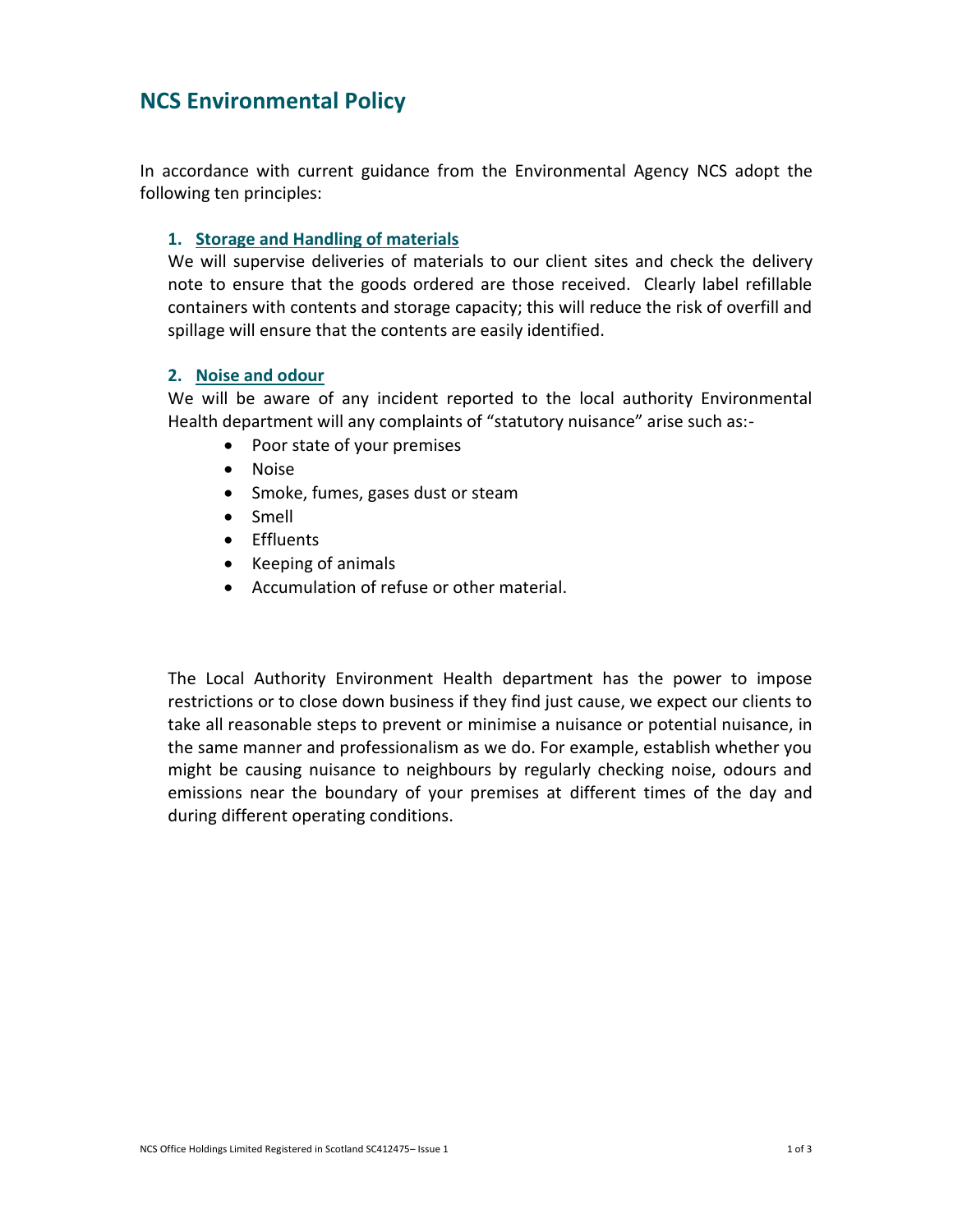### **3. Discharge of water**

We will ensure that any waste water, oils and concentrated chemicals that require special attention or treatment are disposed of in the correct manner after taking advice and guidance from suppliers, the local authority or the Environmental Agency. We will do this as our "Duty of Care" and dispose of the material at the correct and authorised sites. We expect our clients to follow our lead in this initiative.

### **4. Storage and disposal of waste**

Whatever the method of disposal of waste and type of waste we at NCS have a "Duty of Care" to ensure the safe and correct disposal or recovery of the waste produced by ourselves or our clients. Our clients have the same duty of care and we expect them to adhere to our policy. We will endeavour to record all waste received or transferred through a system of signed waste transfer notes. Everyone is responsible for this waste whether it is passed onto another party such as:-

- Specialist contractor
- Scrap metal contractor
- Recycling contractor
- Local Authority
- Skip hire Company

The "Duty of Care" has no time limit and extends until the waste has either been fairly and properly disposed of or fully recovered.

#### **5. Packaging**

We will endeavour as far as possible to use reusable packaging wherever possible. We will work with our suppliers to reduce the quantity of packaging waste that needs to be disposed of and use our buying power to discriminate against overpackaged items.

#### **6. Land contamination**

We will work together with any local authority to check any contracted land for contamination. If remedial work is required we will liaise with the relevant authorities to do this in the best way possible to the benefit of the public, our client and the environment. We will do this within an agreed time limit mutually agreed with the relevant authorities.